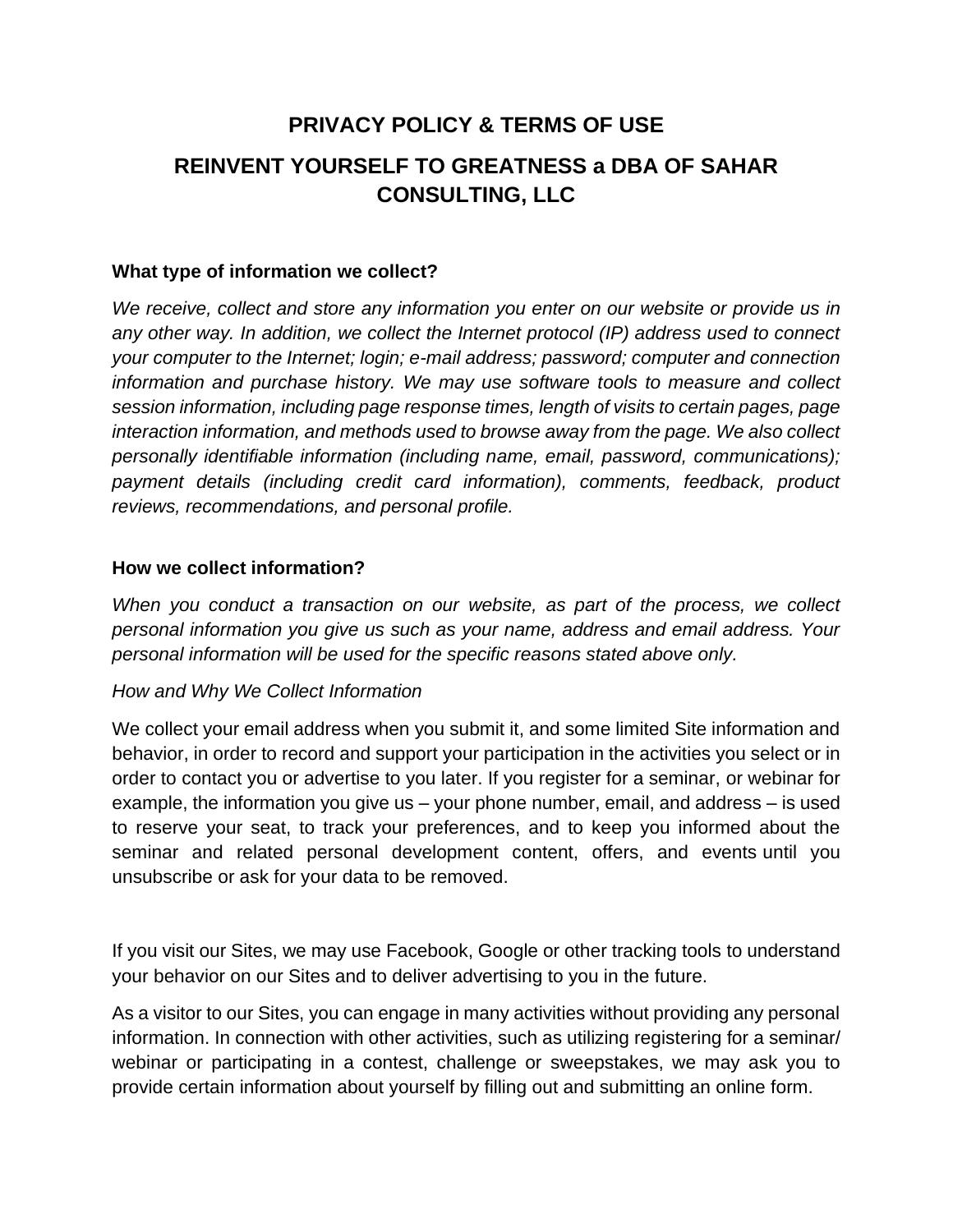It is completely optional for you to engage in these activities. If you elect to engage in these activities, however, we may ask that you provide us with personal information, such as your first and last name, mailing address (including ZIP code), e-mail address, telephone number, credit card information, and any other personal information we feel is applicable.

If you do not provide the mandatory data with respect to a particular activity, you will not be able to engage in that activity. In all cases, we will collect personal identification information, like your email or phone number, only if you voluntarily submit such information to us. We will also tell you how we use your information or if we share it with another party.

Except as otherwise provided in this policy, we will never sell any personal identification information about you as an individual user to any third party without having received your permission. If you supply us with your contact information you may receive periodic emails, mailings or calls from us with information on new products and services, important issues, or upcoming events.

**If you wish to be removed from any postal, email, phone, or other lists, please let us know by emailing us at info@reinventyourselftogreatness.com. You can also write us or call us at the contact information above. Please provide us with your exact name, email address, mailing address, and phone number. We will be sure your name is removed from the appropriate lists immediately.**

**When you use our Sites, we or our authorized technology services provider may also collect certain technical and routing information from you to facilitate your use of the Sites and its services, or to contact you, or advertise in the future.**

We use this information to administer the Sites and to understand and measure traffic patterns on the Sites. That way we know which areas of our Sites are favorites of our users, which areas need improvement, and what technologies are being used, so that we may continually improve our Sites for mobile and future technical platforms.

This information is collected mostly in aggregate form, without identifying you or any user individually. However, in some cases we use tools like cookies, web beacons, analytics services, and advertising providers to gather data about you or your computer location.

We may use this statistical data for statistical analysis, marketing, advertising, or similar promotional purposes. This data is often tracked by us, and our technology services provider by using "cookies" or "pixels" during your visit.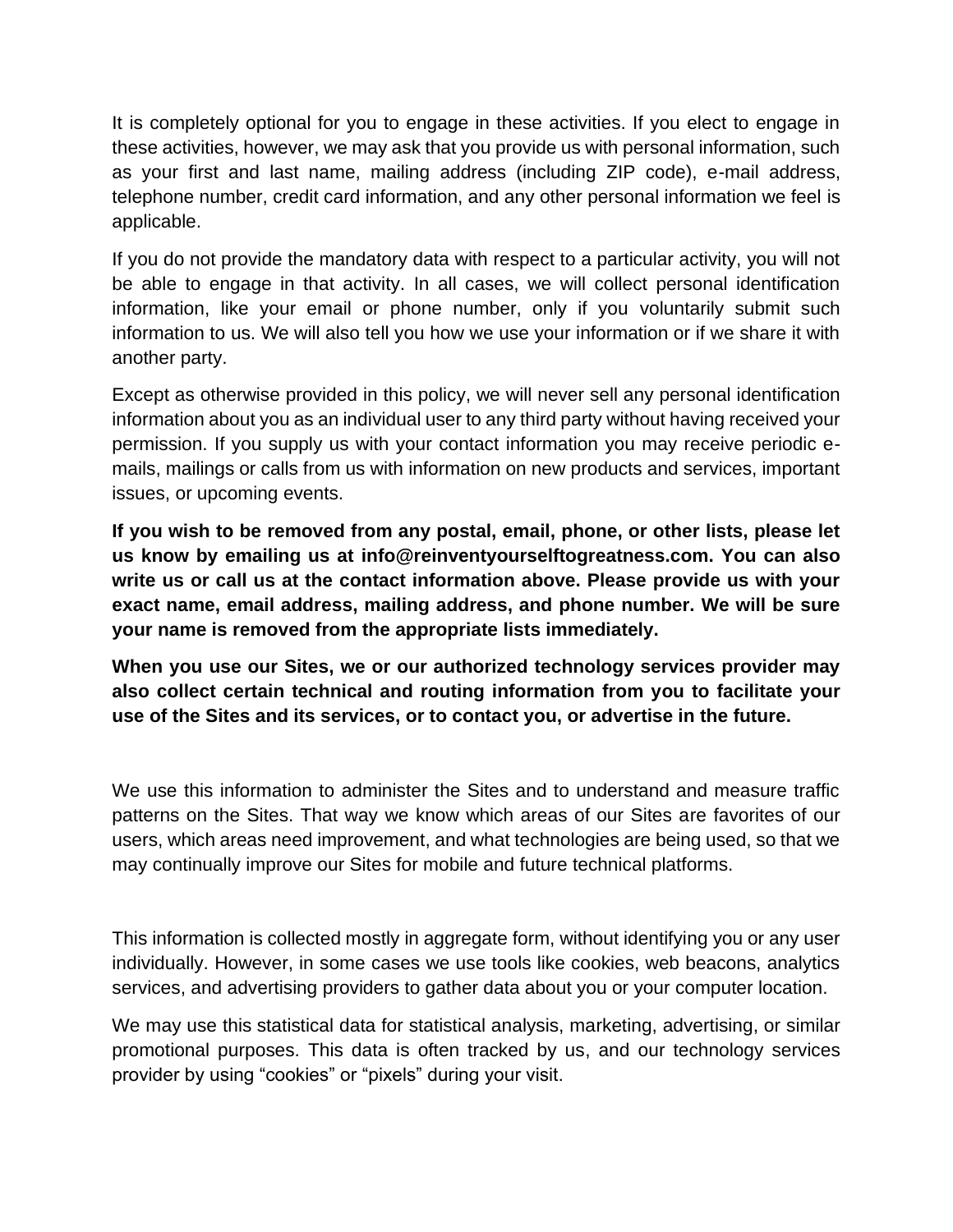A cookie is a small amount of data that is transferred to your browser by a web server and can only be read by the server that gave it to you. It functions as your identification card and enables us to record your passwords, purchases, and preferences and to deliver targeted messages or advertising to you in the future. It cannot be executed as code or deliver viruses. Most browsers are initially set to accept cookies. You can set your browser to notify you when you receive a cookie, giving you the chance to decide whether to accept it.

For some web pages that require an authorization, cookies are not optional. Users choosing not to accept cookies will probably not be able to access those pages.

We also use *Facebook "pixels*" on many of our Site so that we can understand your digital behavior and potentially later target you with related advertising. We also use *Google Analytics* to understand how long you might spend on our Sites or how you interact with our Sites.

If you ever choose to opt-out of targeted advertising with us, then please contact us at info@reinventyourselftogreatness.com so that we can remove your email from any advertising we may use.

# **As always, you can unsubscribe from any of our emails at any time via the unsubscribe link at the bottom of the email you received from us.**

We do not store any information about you on our servers, other than that which you submit into one of our forms, and in any case we hold your sensitive information, like your credit card information, with software that keeps it encrypted. Any other information stored happens via cookies or pixels as described above, and as facilitated via third party tools (like Facebook, Google or Kajabi).

Below are examples of how we may use any information to better communicate with you:

Provide and administer the services, including to display customized content and facilitate communication with other users.

Process your requests and orders for courses, products, specific services, information, or features.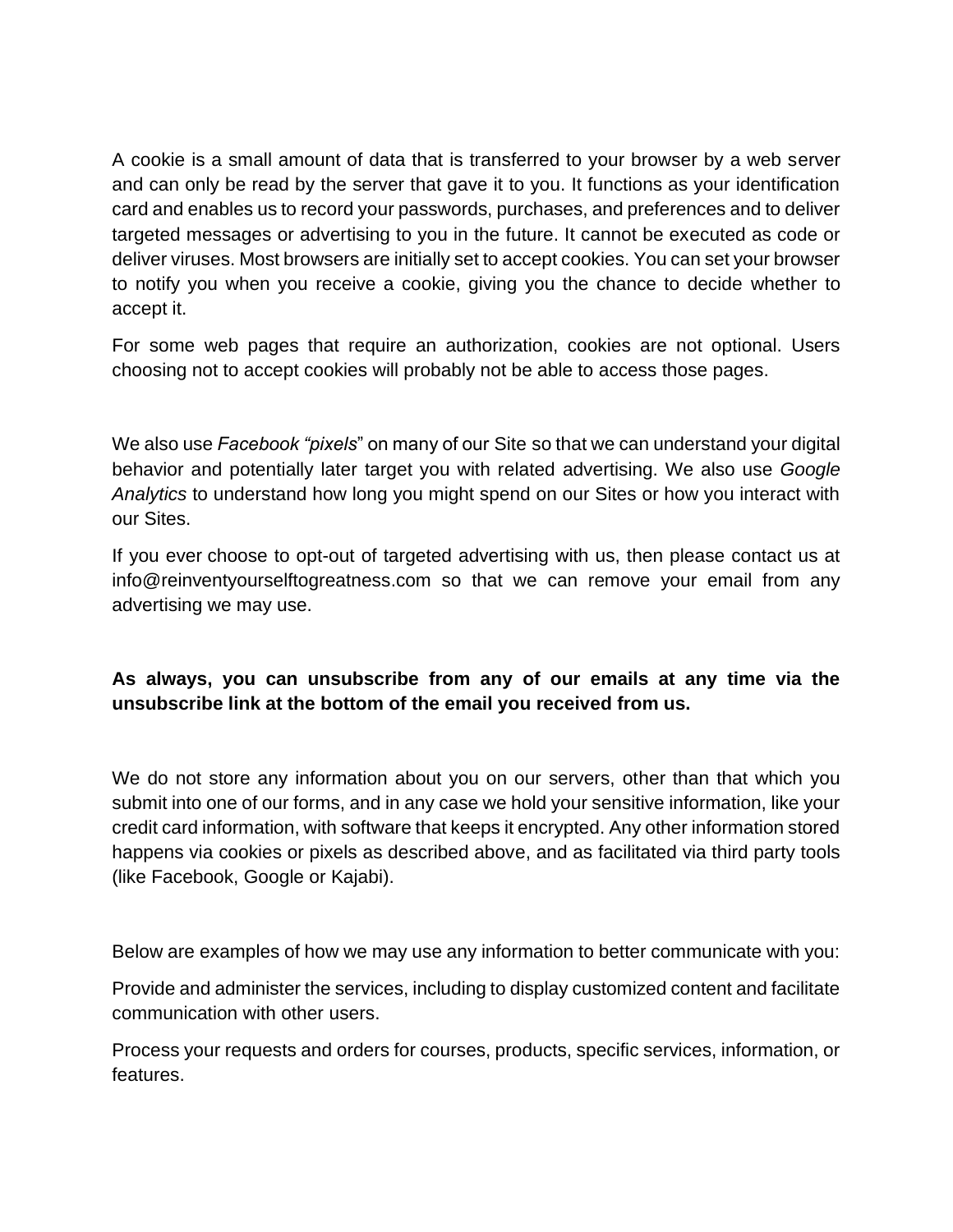Communicate with you about your account by:

Responding to your questions and concerns;

Sending you administrative messages and information, including messages from instructors and teaching assistants, notifications about changes to our Service, and updates to our agreements;

Sending you information and in-app messages about your progress in courses, rewards programs, new services, new features, promotions, newsletters, and other available courses (which you can opt out of at any time);

Sending push notifications to your wireless device to provide updates and other relevant messages (which you can manage from the "options" or "settings" page of a mobile app);

Manage your account preferences;

Facilitate the Sites' technical functioning, including troubleshooting and resolving issues, securing the services, and preventing fraud and abuse;

Solicit feedback from users;

Market and administer surveys and promotions

Learn more about you by linking your data with additional data through third-party data providers or analyzing the data with the help of analytics service providers;

Identify unique users across devices;

Tailor advertisements across devices;

Improve our Sites and develop new products, services, and features;

Analyze trends and traffic, track purchases, and track usage data;

Advertise the services on third-party websites and applications;

As required or permitted by law; or

As we, in our sole discretion, otherwise determine to be necessary to ensure the safety or integrity of our users, employees, third parties, the public, or our services.

**When you submit information to us, then, we use it in an ongoing nature to ensure you receive the information or purchases you've made with us, to deliver relevant future content via our newsletters, and to make future offers through our company or any other company that is involved in delivering your purchases.**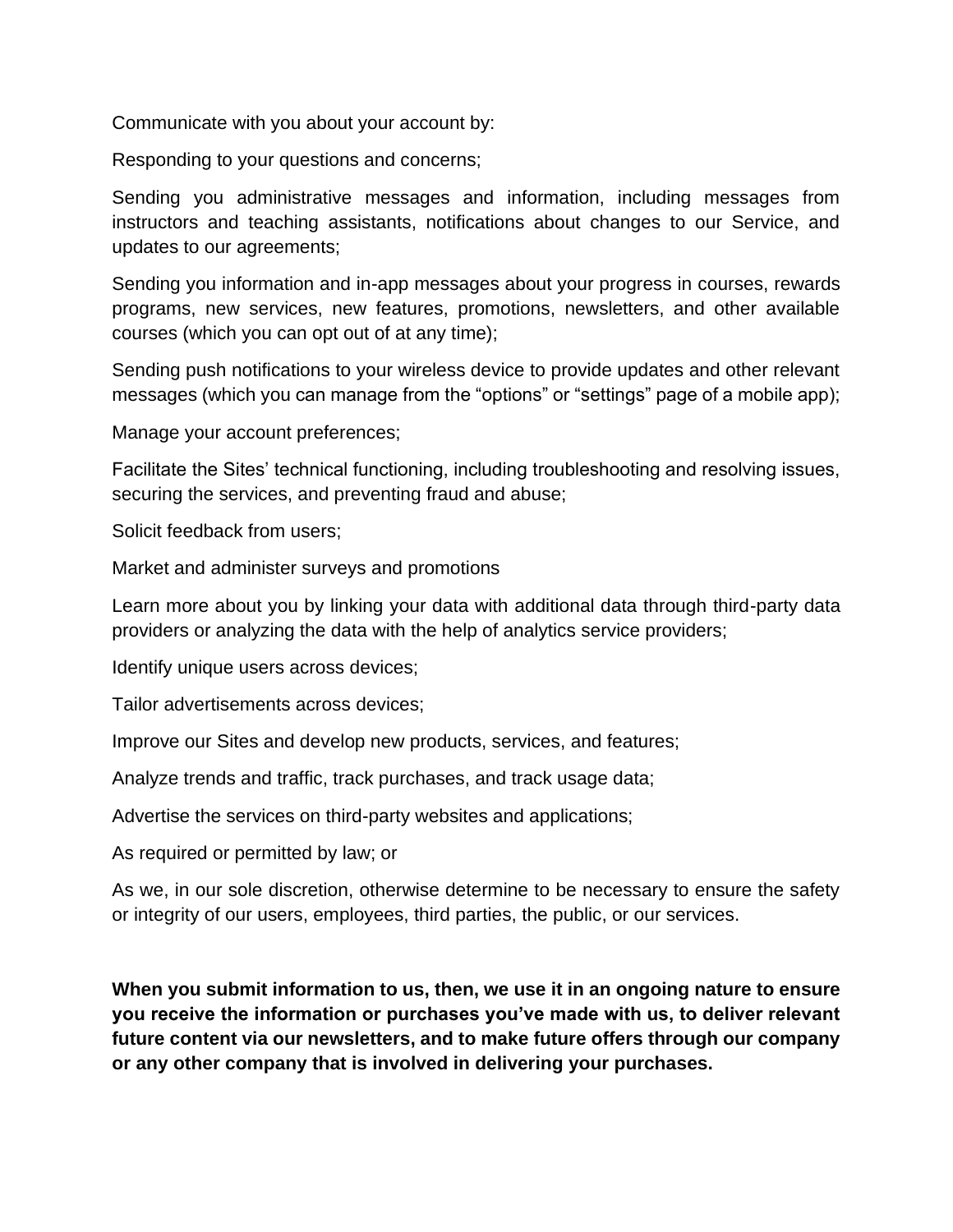As an example, if you purchase certain courses from us, you may receive a bonus coaching session which is delivered from Sahar by a separate system or company that runs that particular program.

To deliver that coaching, we share your information with the other system set so they can contact you to schedule that coaching call(s) you received as part of your purchase. At any time, you can contact us not to have your information shared with such service providers, but you may lose access to certain purchase bonuses or items if you do not allow the delivering third-party to contact you.

**As most of our programs are for ongoing educational purposes in the field of personal and professional development, you should assume we will continue to contact you in perpetuity via email or via social media in order to deliver our services, serve you related content, make recommendations, learn about your preferences, grant you products, deliver programs to you with or from other platforms or companies, advertise to you or look alike audiences, send you surveys, and other fulfillment or marketing purposes.**

By using our Sites and submitting any information with us, you agree to these terms without exception and agree to waive liability and not hold us liable for any use of your information, in perpetuity, under any circumstances, including waiving your right to participate or initiate any class action complaints.

Again, if you want us to no longer contact you, just write to us at info@reinventyourselftogreatness.com, anytime with your request, and we will begin removing you from our services or content, as appropriate, and as soon as we can.

**How do we store, use, share and disclose your site visitors' personal information?**

*.*

*Our company is hosted on the Wix.com platform. Wix.com provides us with the online platform that allows us to sell our products and services to you. Your data may be stored through Wix.com's data storage, databases and the general Wix.com applications. They store your data on secure servers behind a firewall.*

*All direct payment gateways offered by Wix.com and used by our company adhere to the standards set by PCI-DSS as managed by the PCI Security Standards Council, which is*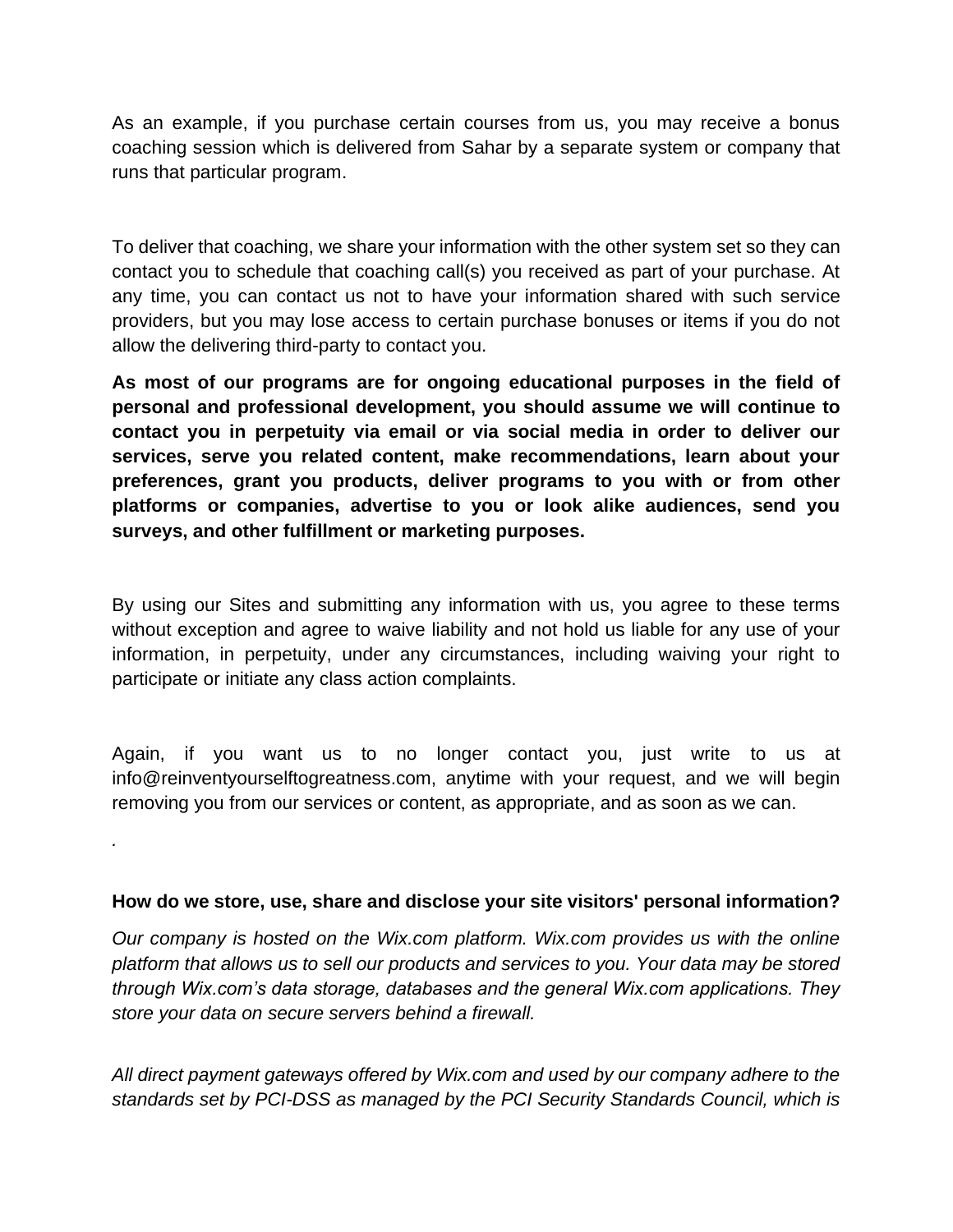*a joint effort of brands like Visa, MasterCard, American Express and Discover. PCI-DSS requirements help ensure the secure handling of credit card information by our store and its service providers.*

#### **How we communicate with our site visitors?**

*We may contact you to notify you regarding your account, to troubleshoot problems with your account, to resolve a dispute, to collect fees or monies owed, to poll your opinions through surveys or questionnaires, to send updates about our company, or as otherwise necessary to contact you to enforce our User Agreement, applicable national laws, and any agreement we may have with you. For these purposes we may contact you via email, telephone, text messages, and postal mail.*

# **Privacy, Data and Terms of Use for ReinventYourselfToGreatness.com**

This site is operated by Reinvent Yourself To Greatness a DBA of Sahar Consulting, LLC. You can contact us anytime via info@reinvetyourselftogreatness.com to unsubscribe or ask about our data policies, which are all below.

We, Reinvent Yourself to Greatness a DBA of Sahar Consulting, LLC, respect your privacy and want you to understand how we collect, use, and share data about you. By giving us your email or any personal information, with or without purchase, you agree to all the terms of the Privacy and Data Policy and Terms of Use on this page.

You shouldn't use any or our sites or purchase any of our products if you don't agree with this Privacy and Data Policy, the Terms of Use, or any other agreement that governs your use of our sites, services, or programs.

If you have any questions about these policies, terms of use, or wish to unsubscribe, you may contact us at:

# **Reinvent Yourself to Greatness** 9970 Wheatland Ave

Shadow Hills, CA 91040

# **info@reinventyourselftogreatness.com**

The following PRIVACY AND DATA POLICY and TERMS OF USE are subject to change at any time, without notice, and at the sole discretion of the site owner and operator. Please visit the site regularly for updates.

# **PRIVACY AND DATA POLICY**

**Telephone: 1-818-861-9434**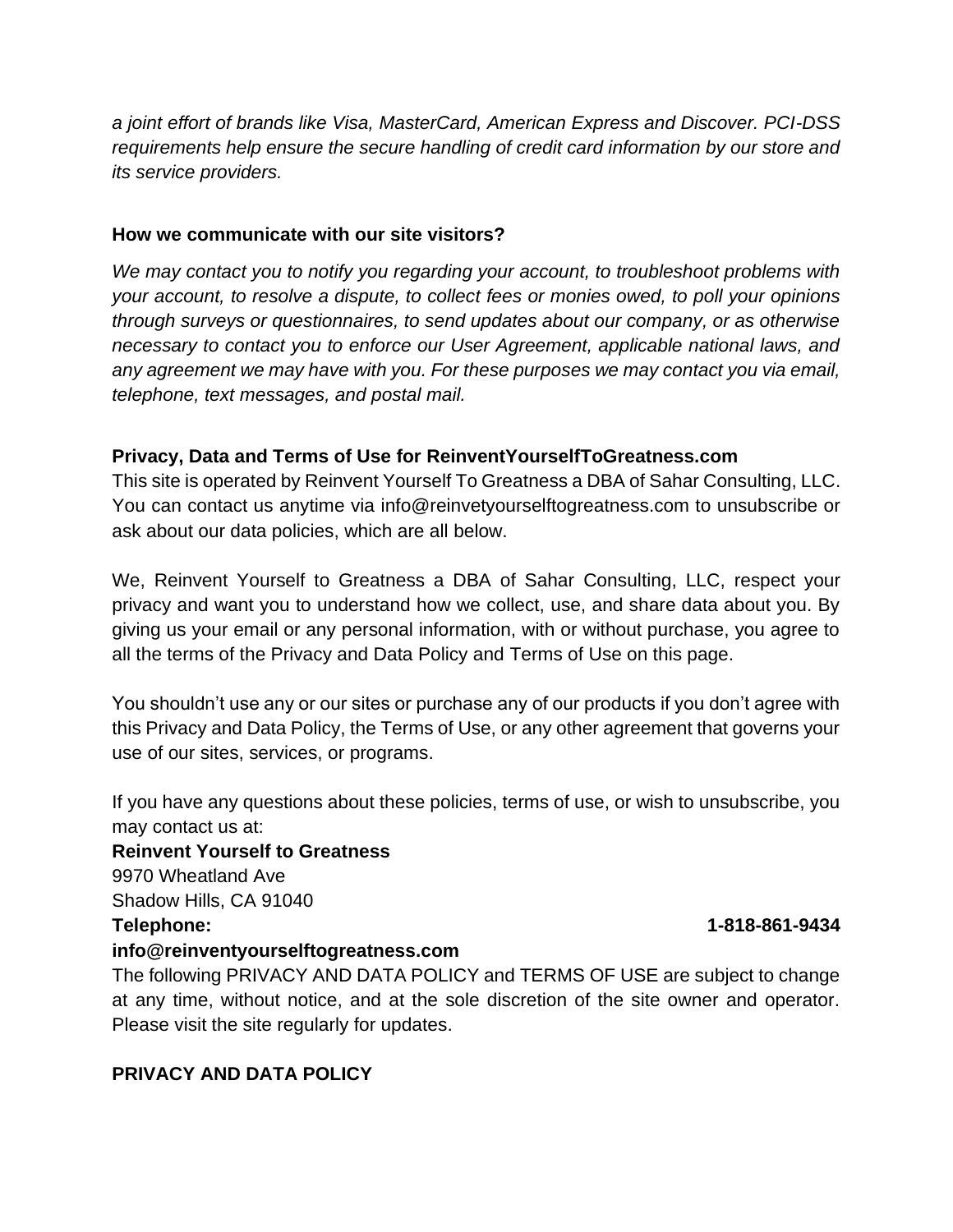These terms of use apply to your use of all of the sites and services owned, hosted, maintained, operated by, or affiliated with Reinvent Yourself to Greatness a DBA of Sahar Consulting, LLC (collectively "we," "us," or "our"), including reinventyourselftogreatness.com, Saharconsulting.com, saharandrade.com, and any other site that we have owned or operated, do own and operate or may own or operate in the future including social media sites (collectively, the "Sites"). Unless stated otherwise, all references to the "Sites", "Site", "site", or "sites" in the terms on this page include all such Sites.

All references to "websites" herein, is in reference to unaffiliated and third party websites. These terms of use do not apply to your use of unaffiliated or third party websites to which any of our Sites may link to or direct you to.

We, Reinvent Yourself to Greatness a DBA of Sahar Consulting, LLC, collect your information and can be contacted anytime at info@reinventyourselftogreatness.com. You can lodge any complaints with us via that same email, or request to be removed from our email lists, phone lists, or advertising targeting, too.

We are committed to protecting your privacy and security and have explained in detail the steps we take to do so. We control the Sites from offices in the United States.

We do not represent that materials on the Sites are appropriate or available for use in other locations. Persons who choose to access these Sites from other locations do so on their own initiative, and are responsible for compliance with local laws, if and to the extent that local laws are applicable.

**When you submit information to us or visit any of our Sites, we use it in an ongoing nature to ensure you receive the information or purchases you've made with us, to deliver relevant future content via our email newsletters, to track how much you use our Sites or services, and to make future offers through our company or any other company that is involved in delivering your purchases, bonuses, or content. By giving us your contact information at any time, you are granting us the right to contact you in the future in any manner necessary, at our discretion, for ongoing personal and professional development. You can unsubscribe from our email newsletters at any time by clicking the unsubscribe link found at the bottom of all of our emails.**

If you want us to no longer contact you or store your information, just write us at info@reinventyourselftogreatness.com, anytime, with your request and we will begin removing you from our services or content, as appropriate, and as soon as we can.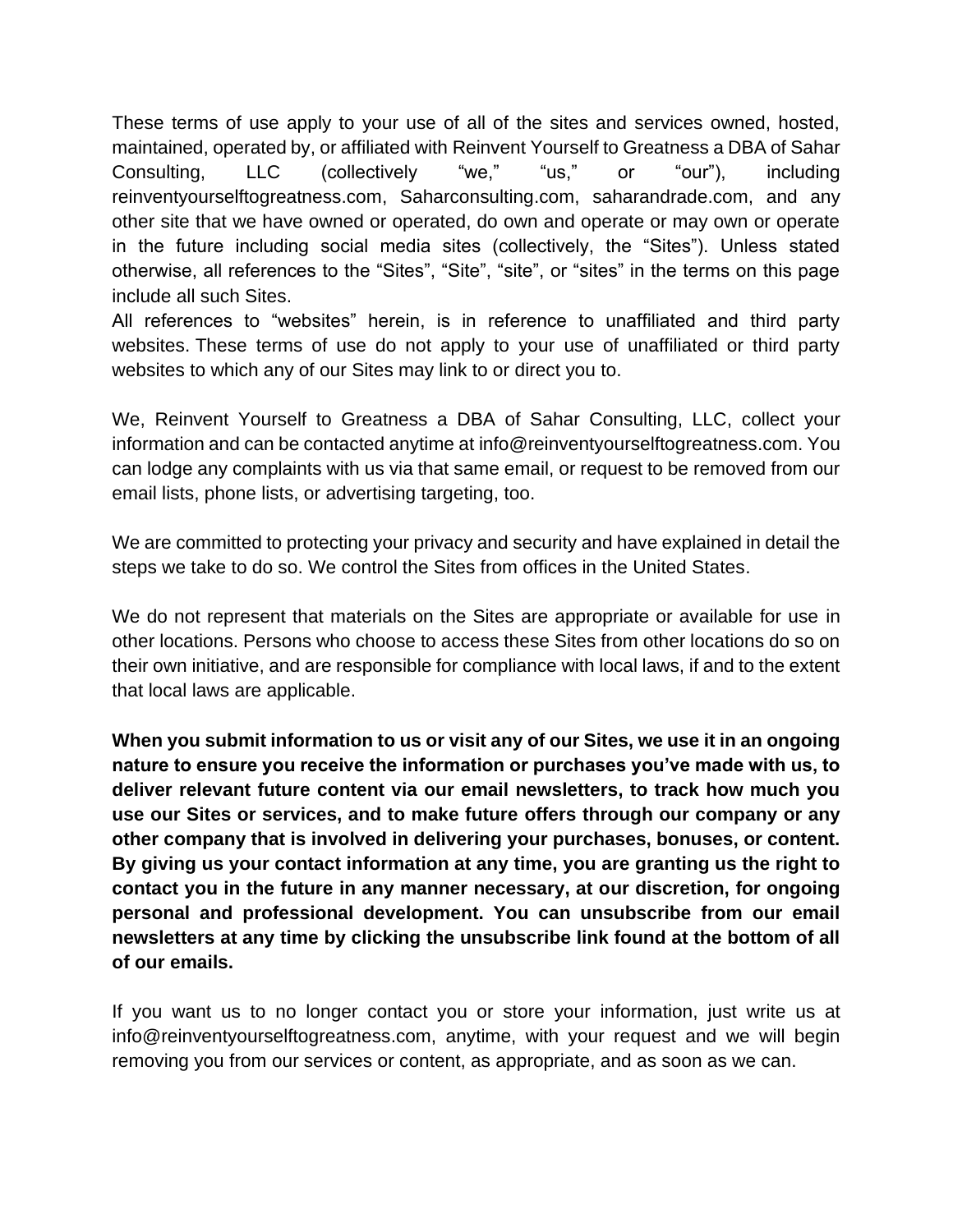#### *Outside Websites (Their Privacy Policies May Be Different)*

Our Sites may contain links to other websites, like our sponsor's websites or links to affiliates, that may offer products or services that our customers might find useful. These third party websites may request information from you when you arrive. In such instances, the collection and use of your personal information will be governed by the privacy policy applicable to that website. We do not control the privacy policies, contents or links that appear on these websites. We encourage you to review the privacy policies of any third party websites or services before providing any of them with your personal information.

# *Exceptions to Privacy Policy*

While we are committed to keeping your information secure and private, we have the following exceptions to our privacy policy: We will release specific information about you or your account to comply with any valid legal inquiry or process such as a search warrant, subpoena, statute or court order.

We will also release specific information in special cases, such as if there is an attempted breach of the security of the Sites, or a physical or property threat to you or others. We may also transfer user information, including personally identifiable information, in connection with a corporate merger, consolidation, the sale of related assets or corporate division or other fundamental corporate change.

Further, the information you enter when making a purchase or an online donation will be shared with payment processors, financial gateways, and your credit card company to authorize credit card payments.

Such information may also be shared with necessary third parties solely for the purpose or carrying out the transactions. Please note that if you give out personal information online through a discussion board or posting site/website, that information can be collected and used by third parties. Although we strive to protect our users' privacy, we cannot guarantee the security of information you post in these forums. You disclose such information at your own risk.

#### *Miscellaneous*

These terms will be governed by and construed in accordance with the laws of California, USA, without regard to any principles of conflicts of law. You agree that any action at law or in equity that arises out of or relates to these terms will be subject to mediation in California USA.

If any of these terms of use are found unlawful, void, or for any reason unenforceable, then that provision will be considered severable from the remaining terms of use, and will not affect the validity and enforceability of the remaining provisions. These terms may be modified only by our posting of changes to these terms of use on our Sites.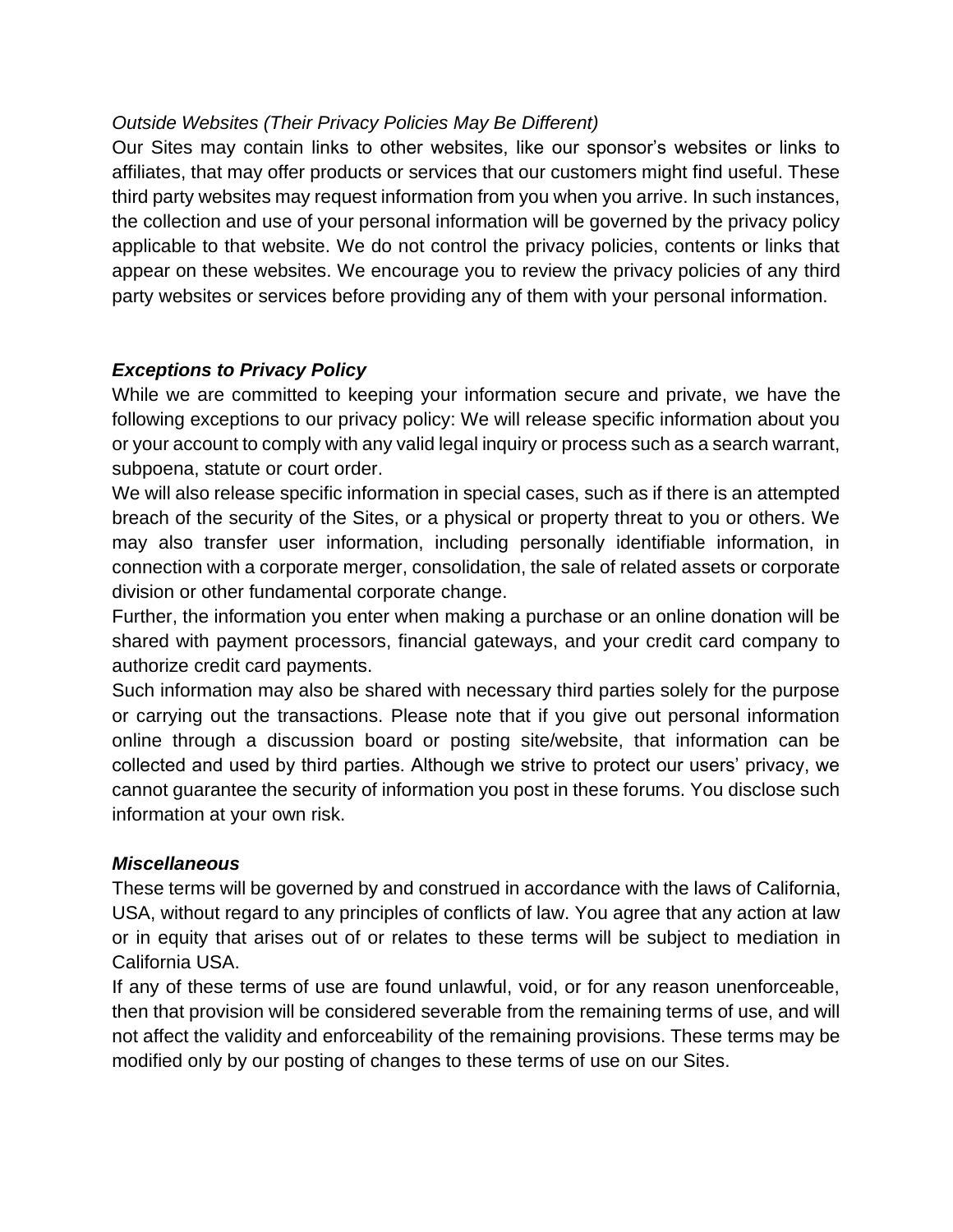#### **TERMS OF USE**

Please read the following terms of use relating to your use of this Site, and all the Sites listed below, under our brand, carefully. By using these Sites, you agree to these terms of use. We reserve the right to modify these terms at any time, without notice, so please check this page periodically for changes. By using these Sites after we post any changes to these terms, you agree to accept those changes, whether or not you have reviewed them or been notified about them. If at any time you choose not to accept these terms of use, please do not use this Site or any of our other Sites.

# *Restrictions*

The contents of our Sites, as well as any of our content on our affiliated Sites, are protected by copyright and trademark laws, and are the property of their owners. You cannot repost or resale any of our content without permission, as it is our protected or proprietary content and assets. All our challenges, masterminds, bootcamps and courses are trademarked or controlled by Sahar Andrade, and all information on our Sites is copyrighted by Sahar Consulting, LLC.

Unless otherwise noted, you may access and use the information and materials within the Sites for your personal use only.

You may not change, modify, delete, display, transmit, adapt, exploit, or copy for distribution or sale any information, material, trademark, or copyright on the Sites, or any of our affiliated Sites.

You must obtain written permission from us or any other entity who owns intellectual property on the Sites before you may publish, distribute, display, or commercially exploit any material from the Sites and if you do not gain our written permission you will be held liable for significant damages. By using the Sites, you agree to these restrictions and to abide by all copyright notices.

# **Affiliate Links & Disclosures**

If we use affiliate links, which are links to our partners or sponsors who pay us if you signup or purchase from them, then we will tell you on the page we are linking to them from. Any action you take on another company's site is up to you and you are solely responsible for your actions and purchases with them.

#### *Events, Information, and Speaker Changes*

The events, information, and speakers listed on our Sites are subject to change without notification.

#### *Membership Site*

Our membership site must be registered for in advance with instructions that you will find on the Sites in order to contribute. You may not post on any forum, or send to any other forum user or our staff, any material that is abusive, vulgar, threatening, harassing,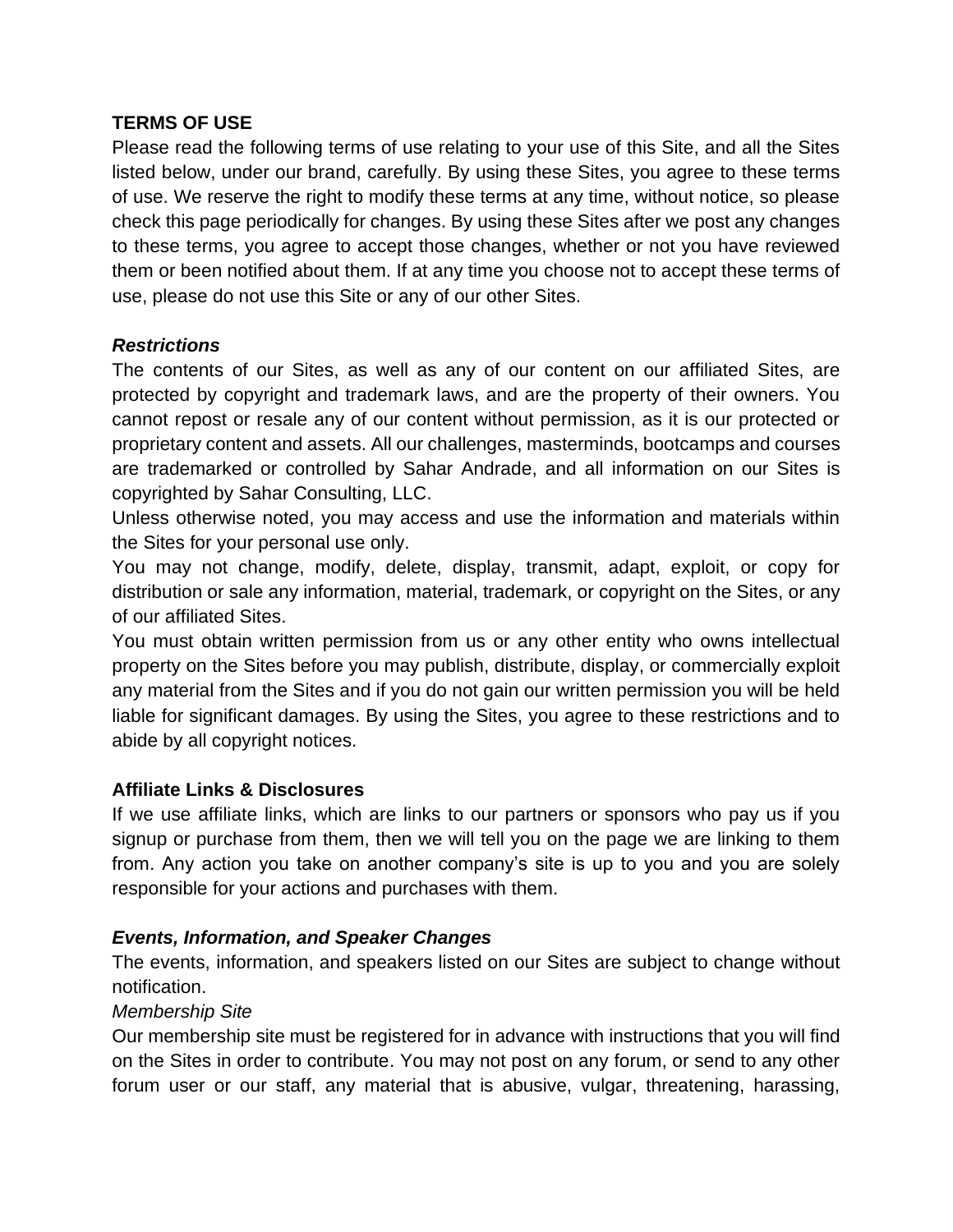libelous, defamatory, obscene, invades a person's privacy, violates any intellectual or other property rights, or that would otherwise violate any law.

You may not use any of our membership sites in a commercial manner. You may not post material that solicits funds, or that advertises or solicits goods or services. You may not post material known to be false. You may not post messages that contain stock touts. You may not post or transmit any information, software or other material that contains a virus or other harmful component.

We are not responsible for screening material posted by users for libel, obscenity, invasion of privacy, copyright or trademark infringement, accuracy, or for any other reason.

We retain, however, the right to modify or remove messages or other material that we, in our sole discretion, consider infringing, offensive, abusive, defamatory, obscene, stale, or otherwise unacceptable.

We also reserve the right to edit materials for any other reason. Whether or not we modify or remove such material, users remain solely responsible for the content of their messages or postings.

By posting on the Sites, you grant (or warrant that the owner of such rights has expressly granted) us and/or relevant affiliated companies the worldwide, perpetual, nonexclusive right to use your questions, comments, and postings, in their original or edited form, in advertising such as television programs, books, articles, commentaries, or in any other medium now known or later developed.

You also warrant that you own or otherwise control all of the rights to the content you have posted and that the public posting and use of such content by us will not infringe the rights of any third party.

Additionally, you warrant that any "moral rights" in posted materials have been waived. You are not entitled to any compensation for any materials you may post on the Sites.

# *Registration*

We may, at our discretion, suspend or terminate the registration of any membership site user or general user who violates any of these terms of use, any of the membership site member guidelines, or for any other behavior that we in our discretion believe is inappropriate.

# *Disclaimers*

The information, services, products, claims, seminar topics, and materials on our Sites are provided "as is" and without warranties of any kind, either expressed or implied. We disclaim all warranties, expressed or implied, including but not limited to implied effectiveness of the ideas or success strategies listed on our Sites, as well as those that are provided in our products or to our participants at our events. T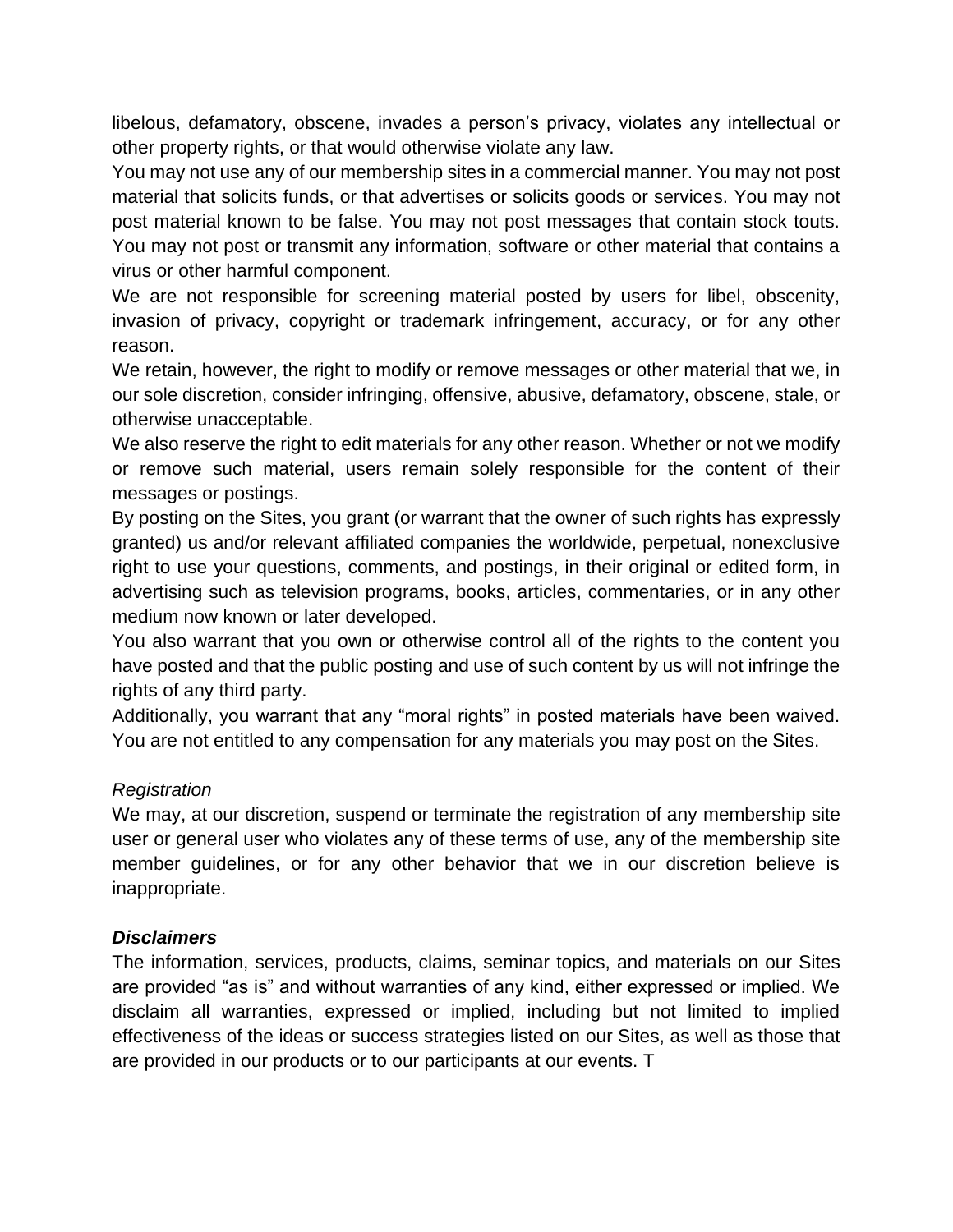he only exception is the guarantees of satisfaction and graduation that are clearly labeled guarantees within our Sites. Neither we nor any of our respective licensors or suppliers warrant that any functions contained in the Sites will be uninterrupted or error-free, that defects will be corrected, or that the Sites or the server that makes them available are free of viruses or other harmful components.

Neither we nor any of our respective licensors or suppliers warrant or make any representations regarding the use or the results of the use of the services, products, information or materials on the Sites in terms of their correctness, accuracy, reliability, or otherwise. You (and not we or any of our respective licensors or suppliers) assume the entire cost of all necessary servicing, repair or correction to your system.

Applicable law may not allow the exclusion of implied warranties, so the above exclusion may not apply to you.

We do not endorse, warrant or guarantee any speakers, products or services offered on the Sites or those websites we link to. We are not a party to, and do not monitor, any transaction between users and third party providers of products or services.

# *Limitation of Liability*

Under no circumstances, including but not limited to negligence, will we, or any of our licensors or suppliers, be liable for any special or consequential damages that result from the use of, or the inability to use, the materials or information on the Sites, or any products or services provided pursuant to the Sites, even if advised of the possibility of such damages.

Applicable law may not allow the limitation or exclusion of liability, or incidental or consequential damages (including but not limited to lost data), so the above limitation or exclusion may not apply to you. I

n no event shall the total liability to you by us, or any of our licensors or suppliers, for all damages, losses, and causes of action (whether in contract, tort, or otherwise) exceed the amount paid by you to us, if any, for accessing the Sites.

Under no circumstances will we be held responsible or liable, directly or indirectly, for any loss or damage that is caused or alleged to have been caused to you in connection with your use of any advice, goods or services you receive from a guest speaker on our Sites or at one of our events.

# *No Professional Advice*

The information contained in or made available through the Sites or through our affiliated Sites (including but not limited to information contained on message boards, in text files, or in chats) cannot replace or substitute for the services of trained professionals in any field, including, but not limited to, financial, medical, psychological, therapeutic, or legal matters.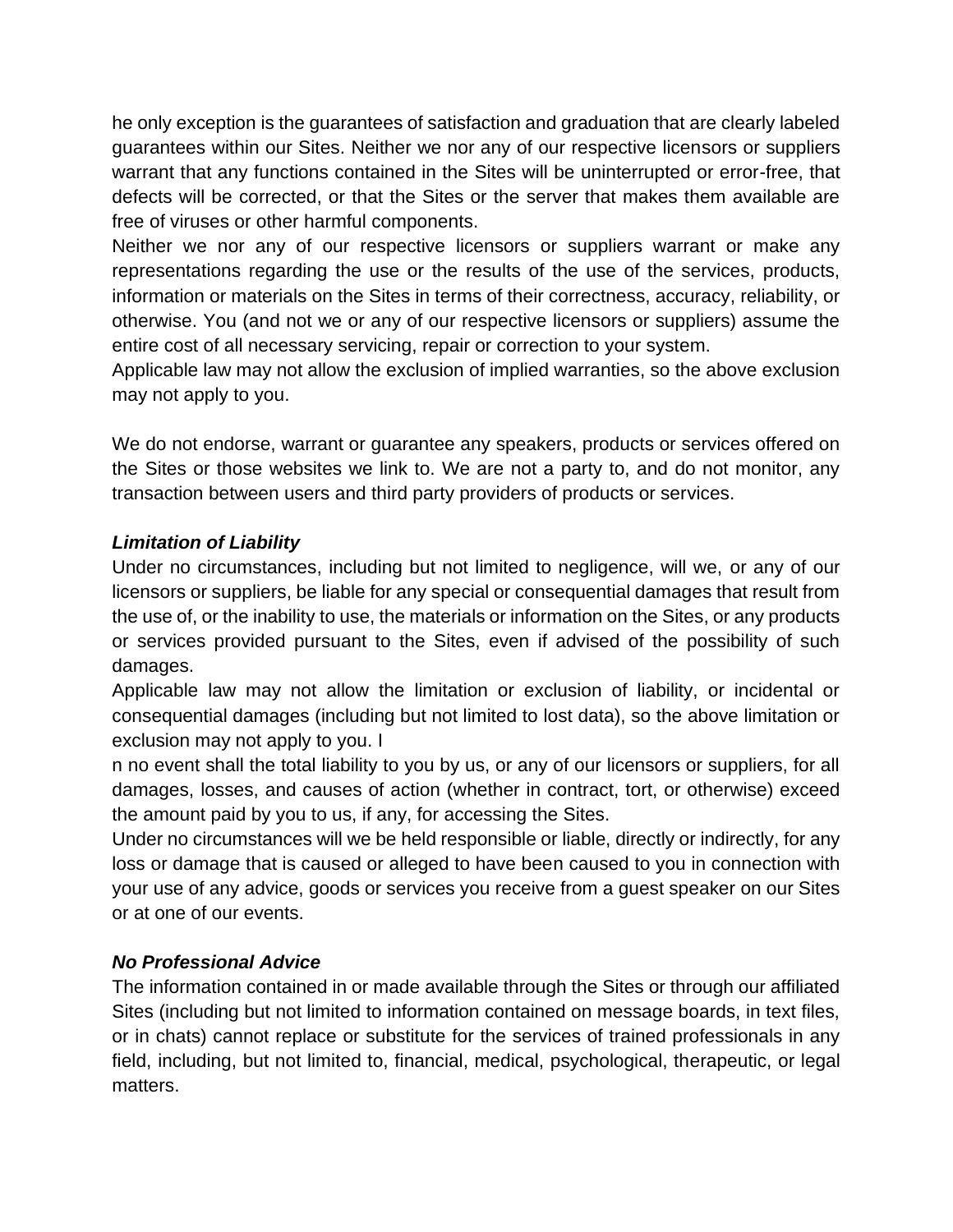In particular, you should regularly consult a doctor in all matters relating to physical or mental health, particularly concerning any symptoms that may require diagnosis or medical attention.

We and our licensors and suppliers make no representations or warranties concerning any treatment, action, or application of medication or preparation by any person following the information offered or provided within or through the Sites.

Neither we or our affiliates, nor our partners or any of their affiliates, will be liable for any direct, indirect, consequential, special, exemplary or any other damages that may result, including but not limited to economic loss, injury, illness or death. You alone are responsible and accountable for your decisions, actions and results in life, and by your use of the Sites, you agree not to attempt to hold us liable for any such decisions, actions or results, at any time, under any circumstance.

# *SMS/Mobile Texting*

When you become a customer through our Sites, you provide your phone number to us and we may use your phone number to confirm orders, deliver promised ongoing training or communication, and to send text updates, promotions, videos, audios, or messages related to any of our brands, promotions or programs. You can opt-out of receiving any future text messages by simply replying to any of our text messages at any time with the word STOP.

By signing up for our products or programs you hereby grant us permission to text you until you reply STOP. We do not ever sell or rent your phone number and we only communicate with you regarding relevant Brendon Burchard topics, programs, or events.

# *Non-Academic Institutions*

Please note our company, Reinvent Yourself to Greatness a DBA of Sahar Consulting, LLC, and sister companies are not accredited academic institutions and do not issue diplomas or academic certifications or degrees. We do not accept student loans or provide student aid under any programs. We are a for-profit training and research center for personal and professional development.

#### *Earnings Disclaimer*

This site, events, materials, and courses are for the sole purpose of personal and professional development for serious applicants, who want to add value and move humanity forward.

**As stipulated by law, we cannot and do not make any guarantees about your ability to get results or earn any money with our ideas, information, tools or strategies.**

We don't know you and, besides, your results in life are up to you. We just want to help by giving great content, direction, and strategies. You should know that all products and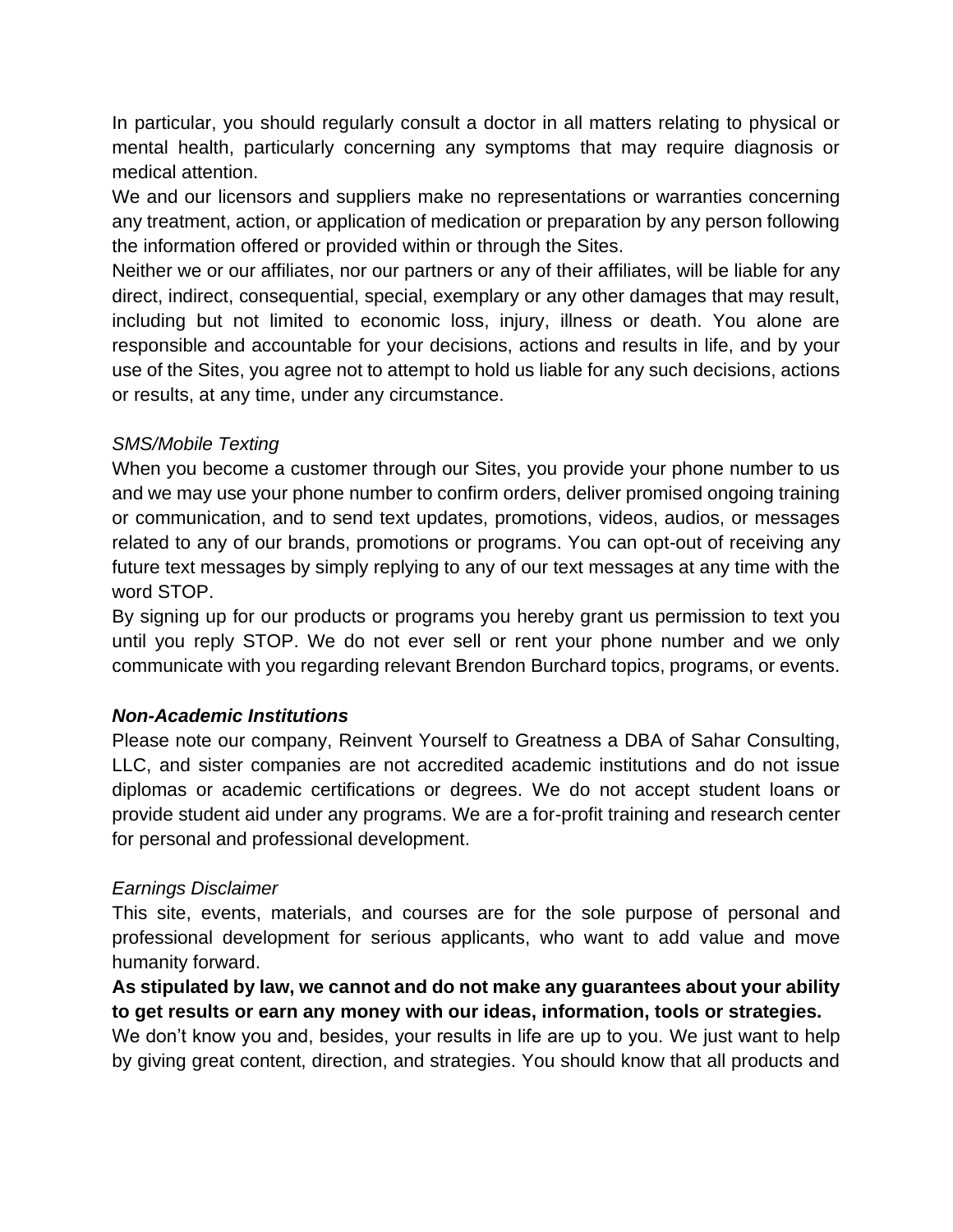services by our company, and our affiliates, are for educational and informational purposes only.

**Nothing on this page, any of our Sites, or any of our content or curriculum is a promise or guarantee of results or future earnings, and we do not offer any legal, medical, tax or other professional advice. Any financial numbers referenced here, or on any of our Sites, are illustrative of concepts only and should not be considered average earnings, exact earnings, or promises for actual or future performance.** Making decisions based on any information presented in our products, events, services, or Sites, should be done with the knowledge that you could experience risk or losses just like any entrepreneurial endeavor.

Use caution and always consult your accountant, lawyer or professional advisor before acting on this or any information related to a lifestyle change or your business or finances. You alone are responsible and accountable for your decisions, actions and results in life, and by your registration here you agree not to attempt to hold us liable for your decisions, actions or results, at any time, and under any circumstance.

#### *Parental Permission*

The Sites are not directed to children under the age of 13 and we will not knowingly collect personally identifiable information from children under 13. We may, at our discretion, require users under 18 to obtain the consent of a parent or guardian to view certain content, and we may limit access to certain content to users above a specified age. You agree to abide by any such restrictions, and not to help anyone avoid these restrictions.

# *Confidentiality and Non-Compete*

Users of our Sites, and our affiliated Sites, hereby understand that the tools, processes, strategies, materials and information presented on these Sites are copyrighted and proprietary; so users agree not to record, duplicate, distribute, teach or train from our information in any manner whatsoever without our express written permission. Any unauthorized use or distribution of our Sites proprietary concepts, materials, and intellectual property by you or your representatives are prohibited. We will pursue legal action and full damages if any of these terms are violated in order to protect these rights. *How can YOU withdraw their consent?*

*If you don't want us to process your data anymore, please contact us at [info@reinventyourselftogreatness.com](mailto:info@reinventyourselftogreatness.com)*

# *Privacy policy updates*

We reserve the right to modify this privacy policy at any time, so please review it *frequently. Changes and clarifications will take effect immediately upon their posting on the website. If we make material changes to this policy, we will notify you here that it has*